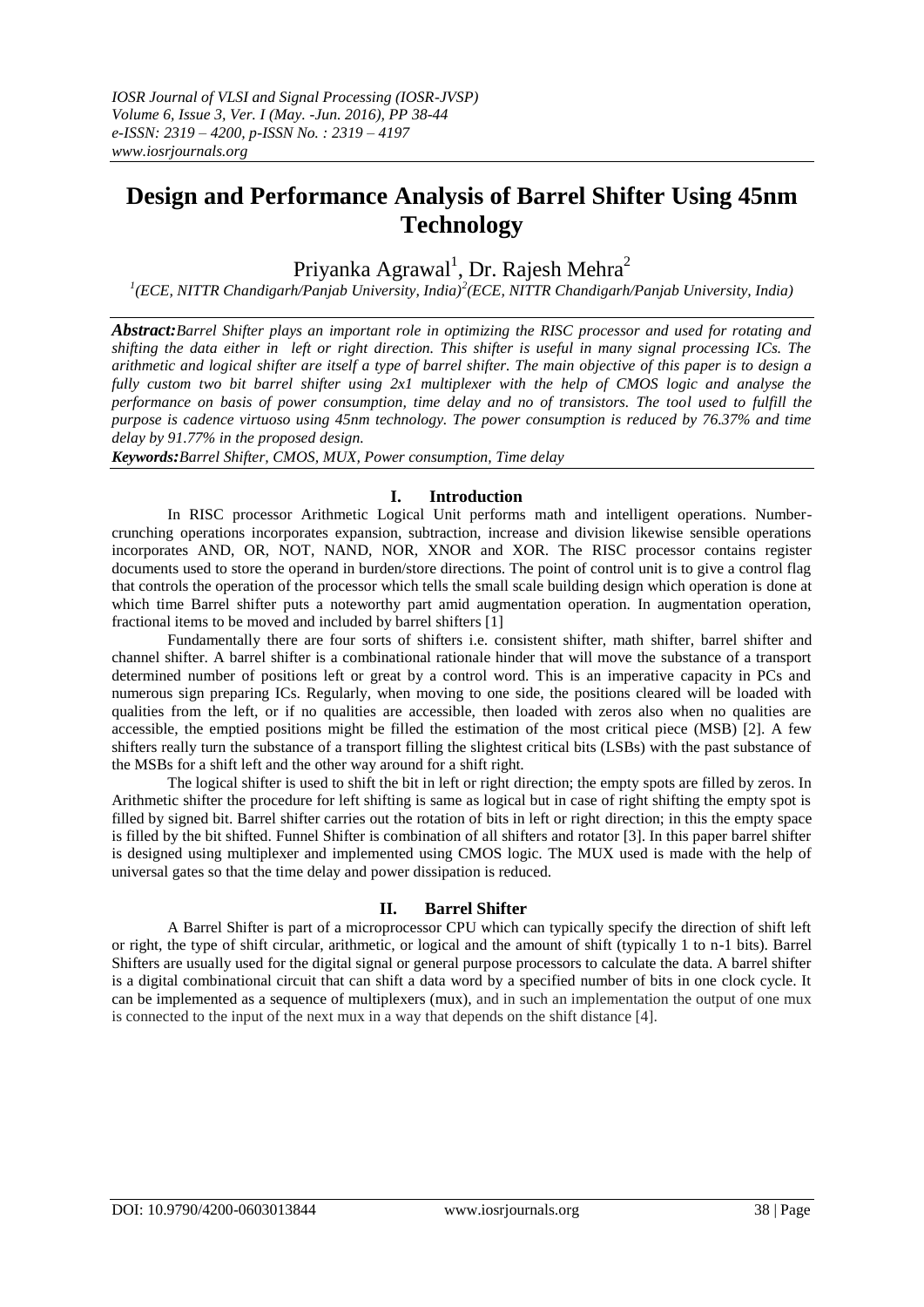

Fig.1 Basic block diagram of Barrel shifter

In Fig.1 data in provides the data to be rotated or shifted, the selects the mode whether the data is to shifted or rotated. The input and output reversal decides the direction and dataout provides the final desired output [5].



Fig.2 Multiplexer based 2X2 barrel shifter

The fig.2 shows the multiplexer implementation of 2x2 barrel shifter which is performing a left rotation of two bit if we provide i0 i0 i1 i1 as input then the output produced is in the sequence i1 i1 i0 i0.Input sequence is shifted by two bit to the left and LSB is filled by the shifted bits. Thus the rotation of two bits from left side is accomplished.

Now the shift and rotate logic is as shown below: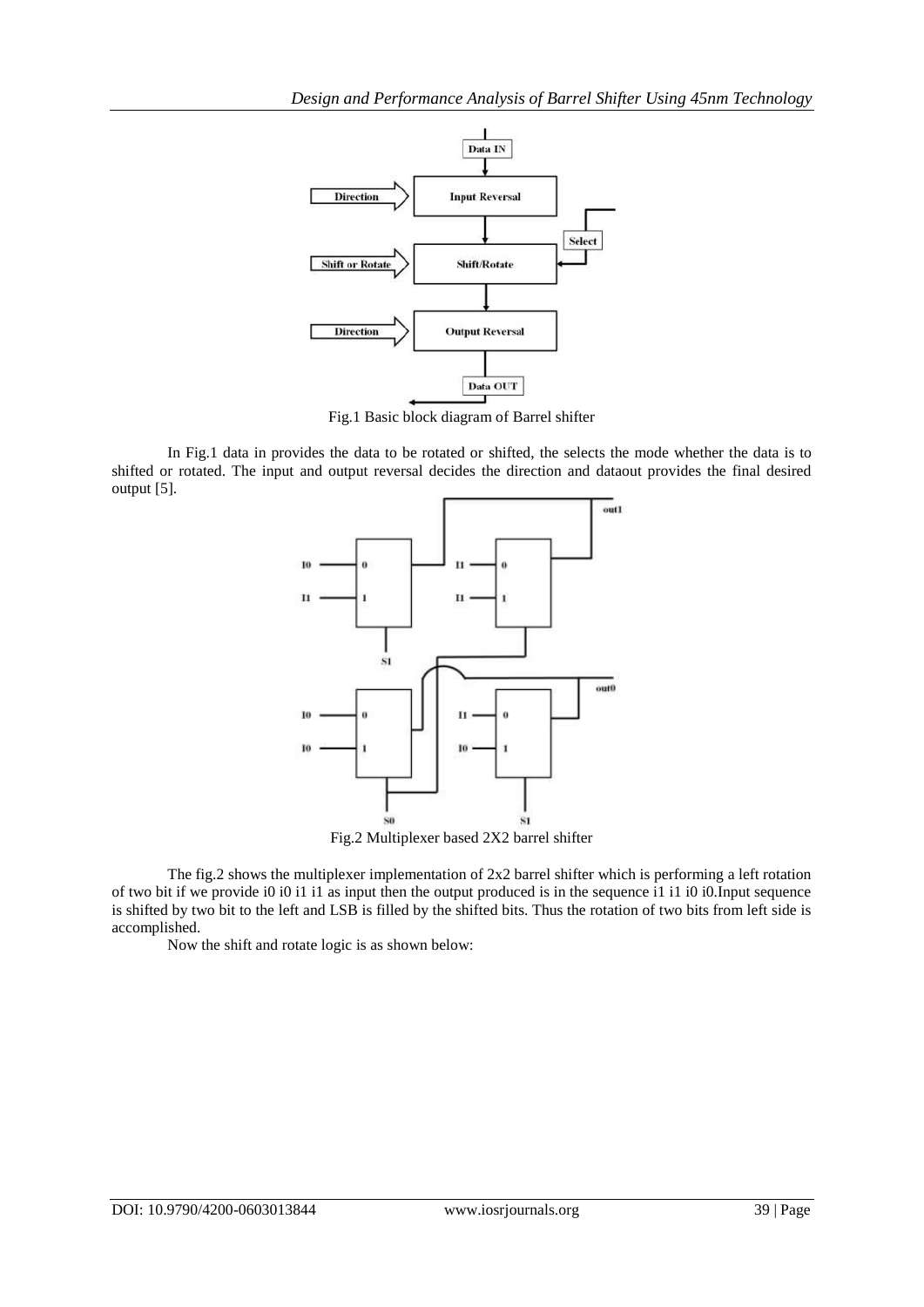|                | $\mathbf{1}$ | $\mathbf{1}$ | $\mathbf{1}$ | $\mathbf{1}$ | $\mathbf{1}$ | $\circ$      | $\Omega$     | $\Omega$     | $\circ$      | $\mathbf{1}$ |
|----------------|--------------|--------------|--------------|--------------|--------------|--------------|--------------|--------------|--------------|--------------|
| Rotate Right 1 | $\mathbf{1}$ | $\mathbf{1}$ | $\mathbf{1}$ | $\mathbf{1}$ | $\mathbf{1}$ | $\mathbf{1}$ | $\circ$      | $\circ$      | $\circ$      | $\circ$      |
| Rotate Right 6 | $\mathbf{1}$ | $\circ$      | $\circ$      | $\circ$      | $\Omega$     | $\mathbf{1}$ | $\mathbf{1}$ | $\mathbf{1}$ | $\mathbf 1$  | $\mathbf{1}$ |
|                |              |              |              |              |              |              |              |              |              |              |
|                | $\mathbf{1}$ | $\mathbf{1}$ | $\mathbf{1}$ | $\mathbf{1}$ | $\mathbf{1}$ | $\circ$      | $\circ$      | $\circ$      | $\circ$      | $\circ$      |
| Shift Right 1  | $\circ$      | $\mathbf{1}$ | $\mathbf{1}$ | $\mathbf{1}$ | $\mathbf{1}$ | 1            | $\circ$      | $\circ$      | $\circ$      | $\circ$      |
| Shift Right 6  | $\circ$      | $\circ$      | $\circ$      | $\circ$      | o            | $\circ$      | $\mathbf{1}$ | $\mathbf{1}$ | $\mathbf{1}$ | $\mathbf{1}$ |
|                |              |              |              |              |              |              |              |              |              |              |
|                | $\circ$      | $\circ$      | $\mathbf{1}$ | $\mathbf{1}$ | $\mathbf{1}$ | $\mathbf{1}$ | $\mathbf{1}$ | $\mathbf{1}$ | $\mathbf{1}$ | $\circ$      |
| Shift Left 1   | $\circ$      | $\mathbf{1}$ | $\mathbf{1}$ | $\mathbf{1}$ | $\mathbf{1}$ | $\mathbf{1}$ | $\mathbf{1}$ | $\mathbf{1}$ | $\circ$      | $\circ$      |
| Shift Left 6   | $\mathbf{1}$ | $\mathbf{1}$ | $\mathbf 1$  | $\circ$      | $\circ$      | $\circ$      | $\circ$      | $\circ$      | $\circ$      | $\circ$      |
|                |              |              |              |              |              |              |              |              |              |              |
|                | $\mathbf{1}$ | $\circ$      | $\mathbf{1}$ | $\mathbf{1}$ | $\mathbf{1}$ | $\mathbf{1}$ | $\mathbf{1}$ | $\mathbf{1}$ | $\mathbf{1}$ | $\circ$      |
| Rotate Left 1  | $\circ$      | $\mathbf{1}$ | $\mathbf{1}$ | $\mathbf{1}$ | $\mathbf{1}$ | $\mathbf{1}$ | $\mathbf{1}$ | $\mathbf{1}$ | $\circ$      | $\mathbf{1}$ |
| Rotate Left 6  | $\mathbf{1}$ | $\mathbf{1}$ | $\mathbf{1}$ | $\circ$      | 1            | $\circ$      | $\mathbf{1}$ | $\mathbf{1}$ | $\mathbf{1}$ | $\mathbf{1}$ |
|                |              |              |              |              |              |              |              |              |              |              |

Fig.3 Shift and rotate operation in Barrel Shifter.

There are different operations that can be performed using barrel shifter.In rotate operation the data can be rotated either in right or left direction.For example 1111100001 after rotating right by one bit the data is shifted in right direction by one bit and the output is 1111110000.Similarly if rotate the same data in right direction by 6 bit then the the output obtained is 1000011111.

In second example 1111100000 it is shifted to right by one bit 0111110000 while the same data shifted right by six bit which gives the output 0000001111.Similarly for the next input 0011111110the shifting of data is shown in left direction,firstly the input is shifted in left direction by one bit the output is 0111111100,in left shift the shifted data is removed and empty spaces are replaced by zeros.In rotating data left the input is 1011111110,firstly the data is rotated by one bit output is 0111111101,secondly the data is rotated by two bit output is 1111111010,lastly the data is rotated by six bit output is 1110101111.

#### **Multiplexer**

A multiplexer is a device used for selecting one input from several digital or analog inputs using combination of selection line to provide single output. It is also known as data selector.MUX is also used as parallel to serial converter. It has  $2^n$  input lines using n select lines. Different types of mux can be designed for example 2:1,4:1,8:1..etc [6].



Fig.4 Basic block diagram of 2:1 Muliplexer.

The logic table for the implementation of 2:1 MUX is as shown in the Table 1. It shows the input select line (sel) and the output for the corresponding inputs  $I_0 \& I_1 [7]$ .

| Table 1 : Logic of 2:1 MUX |  |   |          |  |  |
|----------------------------|--|---|----------|--|--|
| sel                        |  |   | out      |  |  |
|                            |  |   | $O(I_0)$ |  |  |
|                            |  |   | $1(I_1)$ |  |  |
|                            |  | 0 | $1(I_0)$ |  |  |
|                            |  |   |          |  |  |

Expression for the MUX logic table is as shown :  $\overrightarrow{Out}$  = sel'. $I_0 + I_1$ .sel

#### **III. Schematic Design**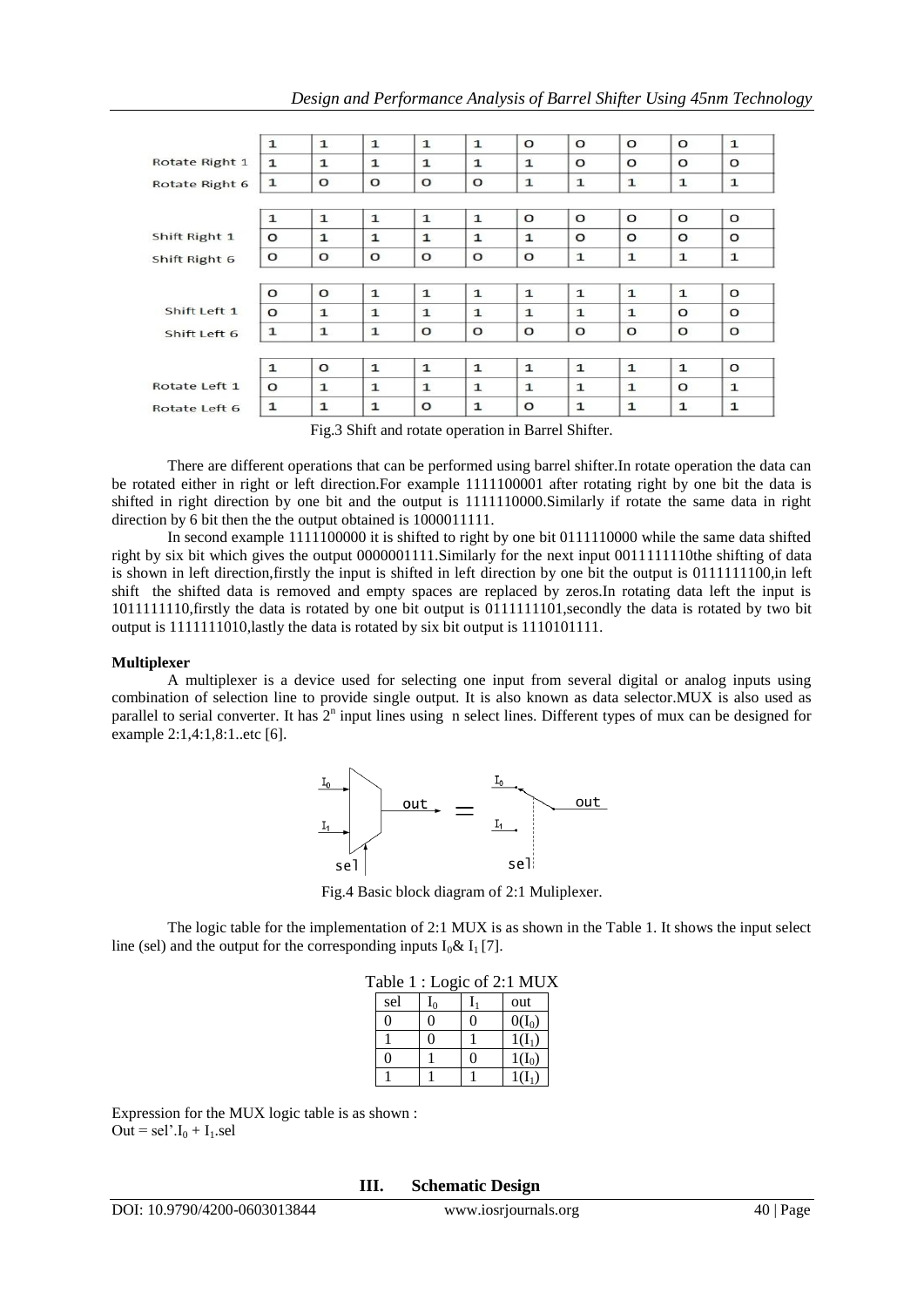In Fig.4 the conventional design of 2:1 MUX is shown which is made by using NAND gate and NOT gate symbol in 45nm technology.



Fig 5: Conventional design of 2: 1 MUX

In Fig 5 proposed design of 2:1 MUX is shown in which transistor are placed using transistor logic.thus the no of transistors is reduced.Therefore the power consumption and time delay is also reduced further in the design of barrel shifter.



Figure 6: Proposed Schematic design of 2:1 MUX

In Fig.7 Barrel shifter is designed using mux symbol.The schematic of conventional and proposed design is discussed previously.

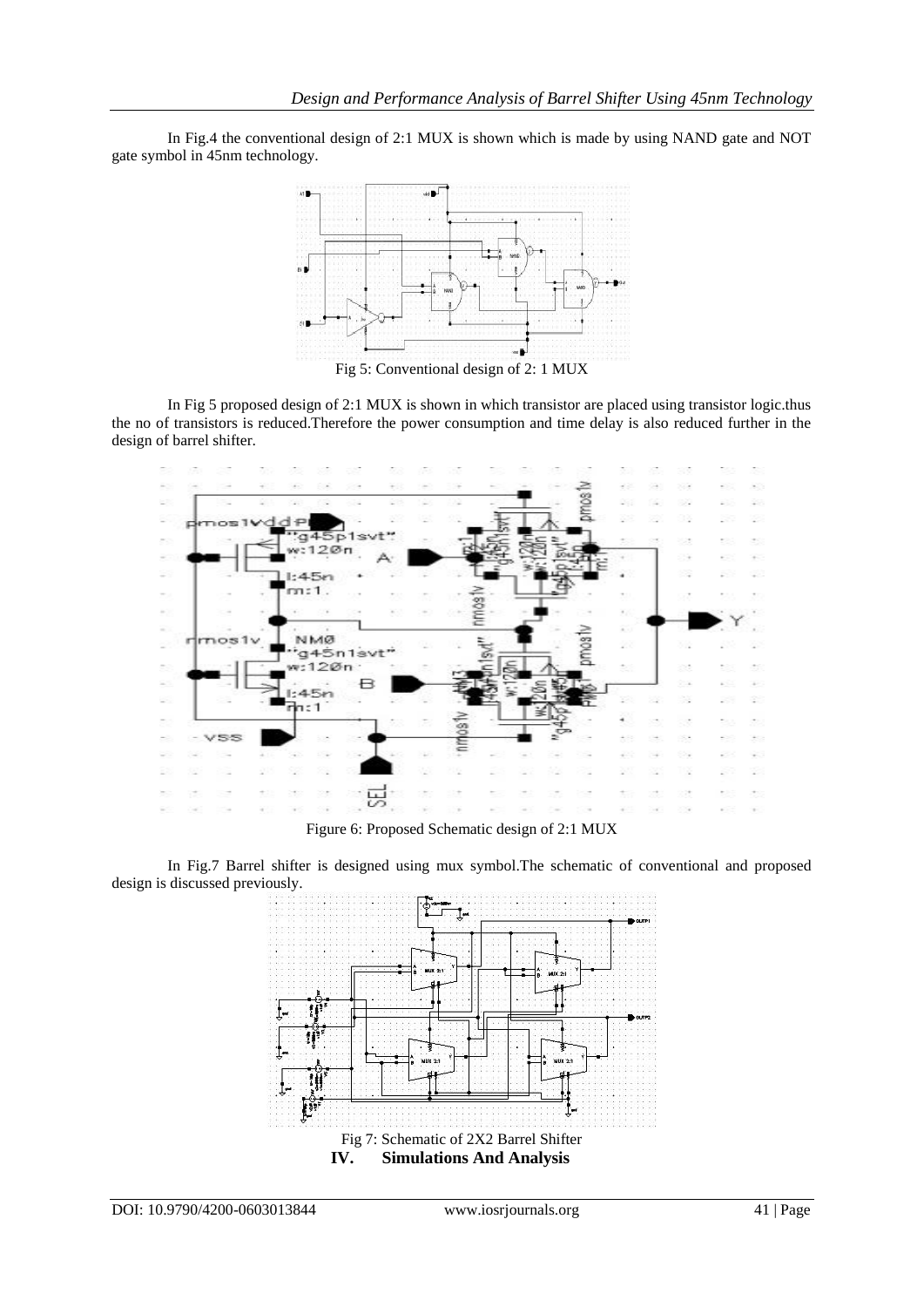In fig.8 two inputs A, B and one selection line(SEL)are taken, the value of A is 0110011and so on and B is 1100110 and so on and SEL is 1000100 and so on and the output(Y) is obtained according to 2X1 mux, thus when A is low,B is high and SEL is high the output Y is high.Similarly, when A,B both are high and SEL is low then Y is high. In the same way output waveform is obtained but with a little distortion and after analysis it can be concluded that distortion occurs in output at the time of change of values of inputs.



Fig.9 shows the waveform of 2X2 barrel shifter in which input is shifted/rotated to the right by one bit and output is obtained. The output is shown for two inputs, in the first one rotated by one bit and in the second input its is shifted by one bit.



Figure 9: Transient Response of Barrel Shifter

The result & analysis of the barrel shifter is done in cadence virtuoso software. The schematic is constructed using 45nm technology. The transient response for the multiplexer and barrel shifter is obtained. The proposed designed schematic is compared with the conventional Barrel shifter made in the gpdk 45nm. The analysis is as shown below in table 2.on the basis of power consumption, time delay and no of transistors used. The same analysis is shown in fig 10 with the help of bar graph for easy understanding.

|  | Table2: Performance analysis of Barrel Shifter. |  |  |  |
|--|-------------------------------------------------|--|--|--|
|--|-------------------------------------------------|--|--|--|

| TUDIVAL TUTTULININGU UNUNI DID OL IJULI VI DINITUJI. |                     |                     |                    |  |  |  |
|------------------------------------------------------|---------------------|---------------------|--------------------|--|--|--|
| Parameter                                            | Conventional design | Proposed design     | Percentage reduced |  |  |  |
| Power consumption (watt)                             | 0.0435nW            | 0.01029nW           | 76.37%             |  |  |  |
| Delay (sec)                                          | 0.0512ns            | 0.004 <sub>ns</sub> | 91.77%             |  |  |  |
| <b>Transistor Count</b>                              | 56                  | 24                  | 57.14%             |  |  |  |
|                                                      |                     |                     |                    |  |  |  |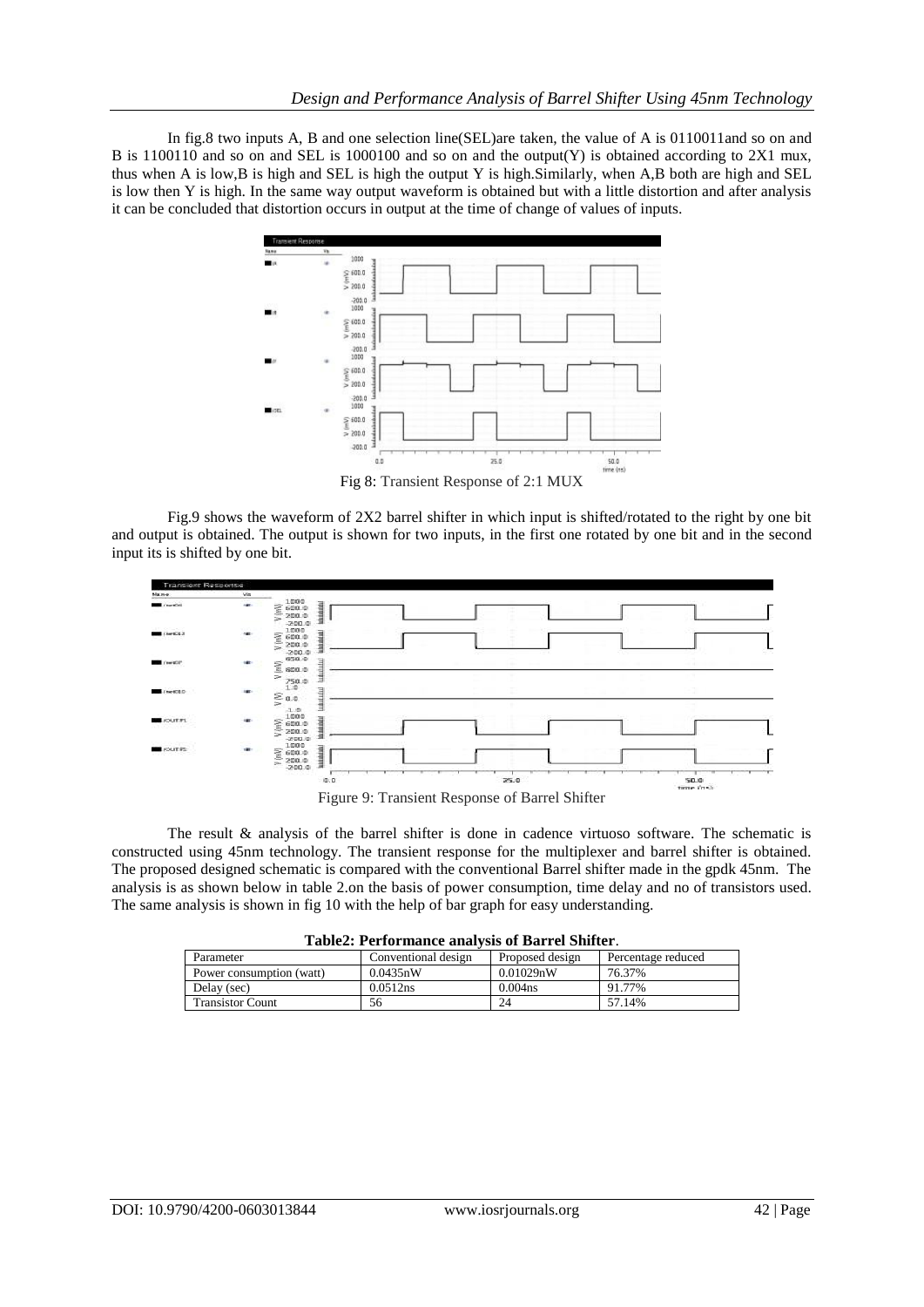

# **V. Conclusion**

In this paper, two different MUX is designed one is using universal gates and other is using pass transistor logic, In NAND gate design no of transistors used are 14 while in pass transistor logic the no of transistors used are 6.Thus the final circuit for barrel shifter using conventional design i.e. using universal gate, uses 56 transistors with more power consumption and time delay .On the other hand the proposed barrel shifter uses total 24 transistors with less power consumption and time delay. From table2 the percentage reduced can also be seen. Thus it can be concluded that proposed barrel shifter is better than conventional circuit.

#### **References**

- [1]. RenukaVerma, Rajesh Mehra, "Area Efficient Layout Design AnalysisOf CMOS Barrel Shifter," International Journal of Scientific Research Engineering & Technology (IJSRET), pp. 84-89, March 2015.
- [2]. A Sharma, Rajesh Mehra, "Area and Power Efficient CMOS Adder Design By Hybridizing PTL and GDI Technique," International Journal of Computer Applications, Vol.66, No.4, pp.15-22, March 2013.
- [3]. Shilpa Thakur, Rajesh Mehra, "CMOS Design and Single Supply Level Shifter Using 90nm Technology," Conference on Advances in Communication and Control Systems, pp.150-153, 2013.
- [4]. R Singh, Rajesh Mehra, "Power Efficient design of Multiplexer using Adiabatic logic," International Journal Of Advances Engineering and Technology, Vol.6, Issue.1, pp.246-254, March 2013.
- [5]. Prasad D Khandekar, Dr. Mrs. ShailaSubbaraman, "Low Power 2:1 MUX for Barrel Shifter," International Conference On Emerging Trends In Engineering and Technology,IEEE, pp.404-407, July 2008.
- [6]. P.VamsiPriya, Anita Angeline.A, "Design of Variable Width Barrel Shifter for RISC Processor," International Journal Of Research in Electronics & Communication Technology(IASTER), Vol.1, Issue 2, pp. 7-11,December 2013.
- [7]. JyotiSankarSahoo, Nirmal Kumar Rout, Comparative Study on Low Power Barrel Shifter/Rotator at 45nm technology," International Journal of Advanced Engineering and Nano Technology(IJAENT), Vol.2 Issue 6, pp.11-18, May 2015.
- [8]. [8] Ravish Aradhya H.V, Lakshmesha J, Muralidhara K.N, "Design optimization of reversible Logic Universal Barrel Shifter for Low Power applications," International Journal Of Computer Applications, Vol 40, No.15, pp.26-34, February 2012.
- [9]. Prasad D Khandekar, ShailaSubbaraman and Venkat Raman Vinjamoori, "Quasi-Adiabatic 2X2 f Shifter," 4th International Conference On Industrial and Information Systems ICIIS-2009, 28-31 December 2009, pp.321-324.
- [10]. G.M.Tharakan, S.M.Kang, "A New Design of a fast Barrel Switch Network," IEEE Journal of Solid State Circuits, Vol.28, pp.217- 221, February 1992.
- [11]. Neil H. E. Weste, David Harris, Ayan Banerjee, "CMOS VLSI Design", Pearson publications, 4th edition, pp.472-476.

## **AUTHORS**



Mrs. PriyankaAgrawal: Mrs. PriyankaAgrawal is currently pursuing M.E. from National Institute of Technical Teachers Training and Research, Chandigarh India. She is having five years of teaching experience. She has completed her B.Tech from MaharanaPratap Engineering College from Uttar Pradesh in 2010. Her interest areas are Digital Signal Processing, Signals and

System, Digital Electronics.



Dr. Rajesh Mehra: Dr. Mehra is currently associated with Electronics and Communication Engineering Department of National Institute of Technical Teachers' Training & Research,